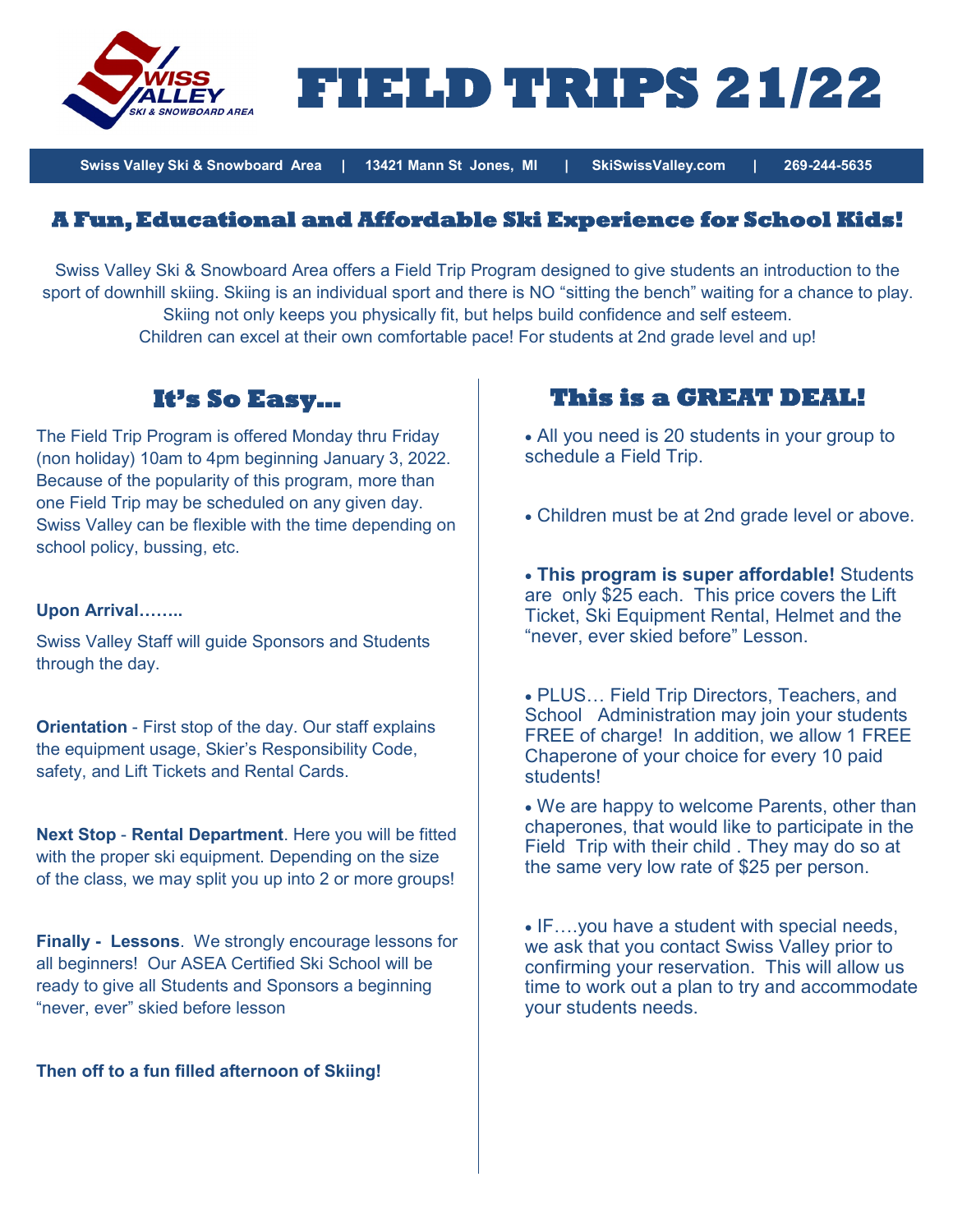#### **BE PREPARED**

- Before arrival at Swiss Valley, each skier MUST KNOW his HEIGHT, WEIGHT, AGE and SHOE SIZE. This information is necessary to get proper fit and to set the release tension of the bindings on your skis. THIS INFORMATION MUST BE ACCURATE.
- Nothing extra in the line of clothing is necessary, however, we do stress that you bring leather faced gloves or mitts. Rope tows are particularly hard on woolen or vinyl-type mittens. DO NOT WEAR LONG SCARVES, and long hair should be secured under your hat or in the collar of your coat.
- Boots and skis will be issued in our ski rental department. Boots should be the same as your street shoe size. Beginners will not be issued poles until they are proficient enough to leave the beginner area.
- It is very important for our staff to know (as accurately as possible) how many of your group will be taking the beginner ski lessons. Some schools require all students to take lessons, while others only have first time skiers receive instruction.

### **FOR THE FIELD TRIP DIRECTOR**

Sometimes there are certain individual rules each school has for making Field Trips possible. If you have special needs or criteria to adhere to, please call and let us address the situation with you. We will help you in any way to make your day pleasurable as well as educational. We are looking forward to having you and your school join us for a most rewarding day!

Building strength in each child……A sense of achievement, physical health, self esteem, winter activity, and a chance to learn a new Life Long Sport at their own pace with no pressure. This sport is an individual sport, yet can be enjoyed in a team effort, such as ski racing. *There is no "sitting the bench" at Swiss Valley.*

**PLEASE NOTE:** Field Trips are not available on Martin Luther King Day or Presidents' Day.

- Your Field Trip is not confirmed until the reservation form has been received at Swiss Valley. Your reservation form must be submitted on the website. An information packet will be sent by email when reservation form is received & confirmed.
- Payment for the Field Trip may be made on the day you ski. Payment is due in the form of one check, cash, or credit card. (Please! Try to avoid bringing individual checks from parents payable to Swiss Valley, if possible)
- $\bullet$  If you must postpone your outing, a 24-hour notice would be appreciated.
- Just a reminder… the first two pages of this Program may be reprinted for use as a parent information sheet.
- Field Trip is a separate program, therefore, we ask that Season Passes, Complimentary Passes, Coupons, School Passes, etc., not be used for this outing.
- **SORRY, SNOWBOARDING IS NOT PART OF THIS PROGRAM,** however, if you have a student that insists on snowboarding, they can get a snowboard rental for an additional \$10 at the rental window after orientation is completed. Snowboard lessons can be arranged day of Field Trip at the Snowsports desk for \$20 per student. Snowboard lessons are available only after all ski lessons have been given.



There are certain responsibilities each skier is required to uphold. SKIING IN CONTROL is first on the list. To help you, our Ski School staff will give each student a "Never, Ever" skied before lesson which will instruct them on how to be in control on the slopes. It is up to each student to practice what they were taught until they can STOP and make TURNS well enough to negotiate any obstacle (including your classmates) that may be on the hill. The Field Trip Director will be given a copy of the SKIERS' RESPONSIBILITY CODE for you to review.

**CAUTION:** Skiing, like any other action sport, is a high risk recreational activity. Accidents do happen. It is our endeavor to reduce these risks; however, it is impossible to completely eliminate them. **YOU,** the skier, must exercise common sense, follow rules, and have a great awareness for your own personal safety and the safety of others. Be advised that no ski binding, regardless of make, setting, or brand, will release 100% of the time.

### **www.SkiSwissValley.com**